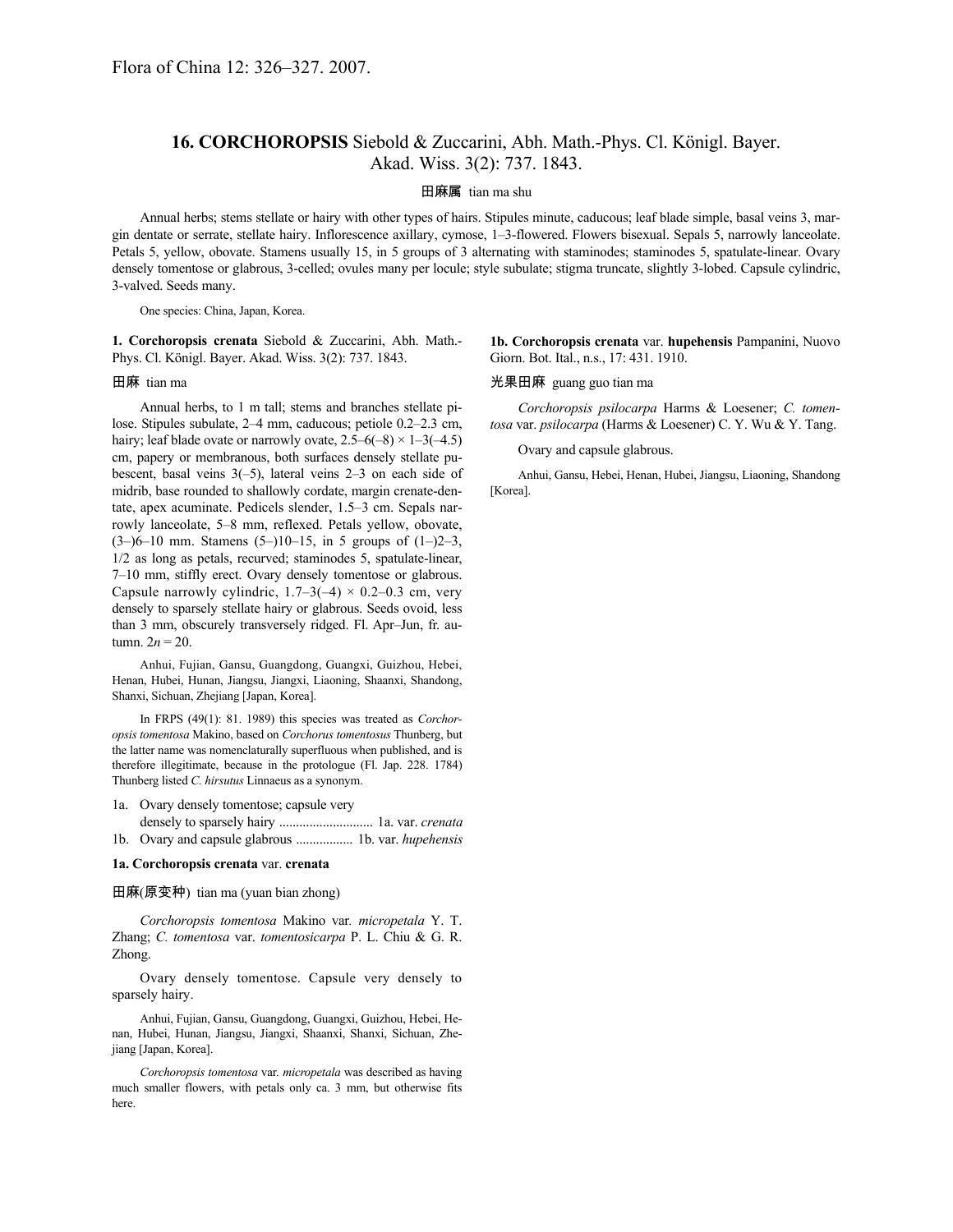# Flora of China 12: 326–327. 2007.

Type material of *Corchoropsis crenata* var. *hupehensis* has not been seen, but, assuming that Pampanini placed it in the correct genus, the mention of a glabrous ovary and capsule clearly places it here, where it has priority over *C. tomentosa* var. *psilocarpa*.